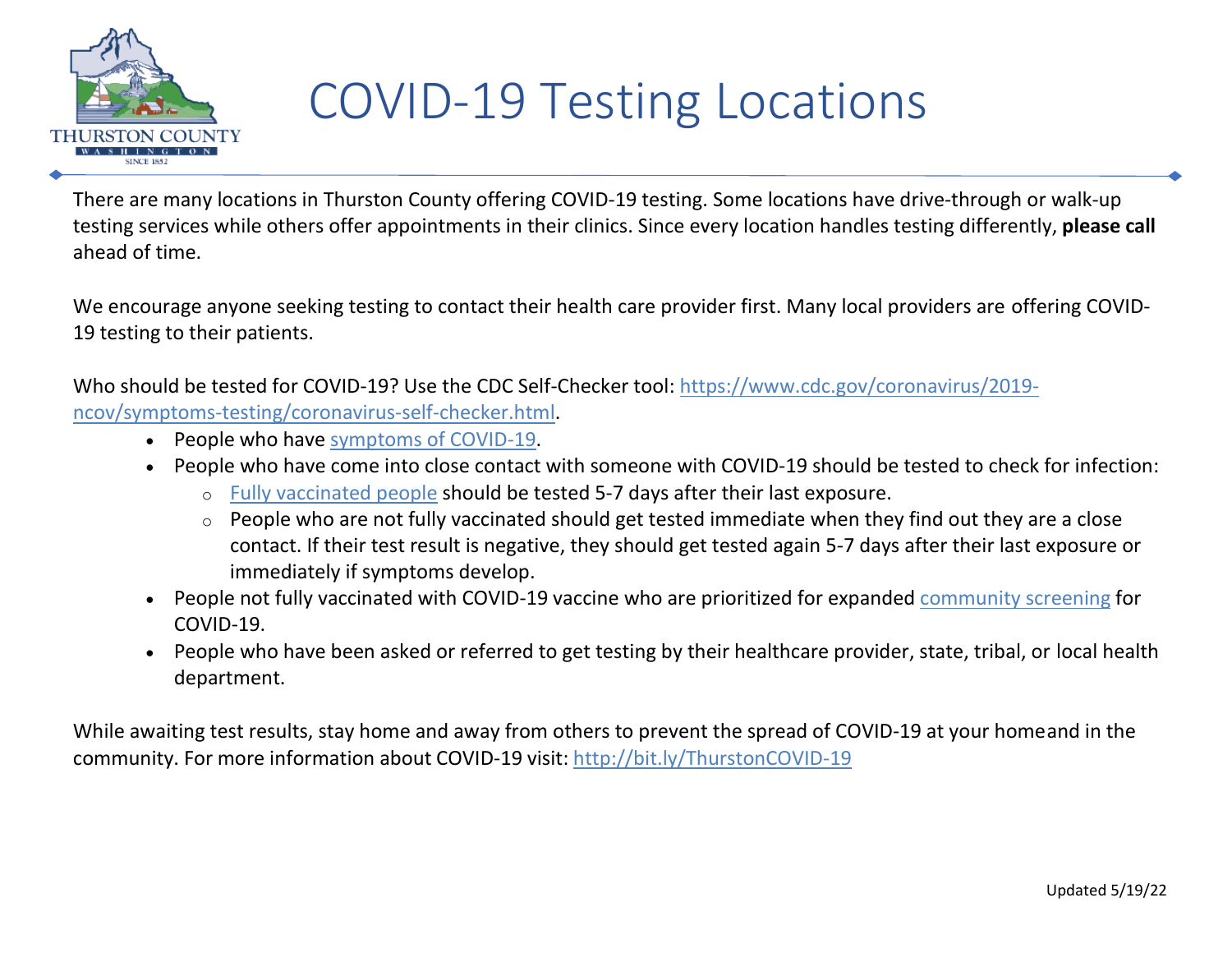| Drive Through or Walk-Up No Cost Testing Locations - You do not have to be a current patient to get tested |                                                                                                                                                                                                                    |                                                                                 |                                                                                                                 |                                                                                                                     |                                 |                                                       |                                                                             |  |
|------------------------------------------------------------------------------------------------------------|--------------------------------------------------------------------------------------------------------------------------------------------------------------------------------------------------------------------|---------------------------------------------------------------------------------|-----------------------------------------------------------------------------------------------------------------|---------------------------------------------------------------------------------------------------------------------|---------------------------------|-------------------------------------------------------|-----------------------------------------------------------------------------|--|
| <b>Name</b>                                                                                                | <b>Location/Address</b>                                                                                                                                                                                            | <b>People tested</b>                                                            | <b>Phone Number</b>                                                                                             | Days/Times of<br>Operation                                                                                          | <b>ADA</b><br><b>Accessible</b> | Interpretation<br><b>Services</b><br><b>Available</b> | <b>Type of Test and</b><br><b>Results Available</b>                         |  |
| <b>Thurston County Public</b><br><b>Health and Social</b><br><b>Services</b>                               | Lacey, Olympia, Rochester, Rainier                                                                                                                                                                                 | Symptomatic<br>Close Contact                                                    | <b>Public Health and Social Services No</b><br><b>Cost Community Based Testing</b><br><b>Locations Calendar</b> |                                                                                                                     |                                 |                                                       | PCR test.<br>Results in 2-4 days.                                           |  |
| <b>Bird's Eye Medical</b>                                                                                  | In parking lot at the corner of 7 <sup>th</sup><br>Ave SE and Capital Way S<br>(Olympia). Please do not turn on<br>7 <sup>th</sup> Ave from Capital Way-turn on<br>8 <sup>th</sup> or Legion, go around the block. | Anyone needing a<br>test for any reason                                         | Must schedule an appointment online.<br>No cost to patients.<br>M-F 9am-4pm                                     |                                                                                                                     |                                 |                                                       | PCR test.<br>Results in 2-3 days.<br>Offering antigen<br>testing for \$34.  |  |
| <b>Rite Aid</b>                                                                                            | 691 Sleater Kinney Road SE<br>Lacey, WA 98503                                                                                                                                                                      | Symptomatic<br>Close contact<br>Asymptomatic<br><b>Travel</b><br>Return to work | 360-491-4111                                                                                                    | Must schedule<br>appointments<br>online.<br>Available during<br>pharmacy hours at<br>the drive through.<br>No cost. | $\checkmark$                    |                                                       | PCR test.<br>Results in 2-5 days.                                           |  |
|                                                                                                            | 4776 Whitman Lane SE<br>Lacey, WA 98513                                                                                                                                                                            |                                                                                 | 360-412-5962                                                                                                    |                                                                                                                     |                                 |                                                       |                                                                             |  |
|                                                                                                            | 8230 Martin Way East<br>Lacey, WA 98516                                                                                                                                                                            |                                                                                 | 360-456-0444                                                                                                    |                                                                                                                     | $\checkmark$                    |                                                       |                                                                             |  |
|                                                                                                            | 305 Cooper Point Road NW<br>Suite 103<br>Olympia, WA 98502                                                                                                                                                         |                                                                                 | 360-754-8014                                                                                                    |                                                                                                                     |                                 |                                                       |                                                                             |  |
| Walgreens                                                                                                  | 4540 Lacey Blvd SE<br>Lacey, WA 98503                                                                                                                                                                              | Symptomatic<br>Close contact<br>Asymptomatic<br>Travel<br>Return to work        | Must schedule<br>appointments<br>online.                                                                        | Available during<br>pharmacy hoursat<br>the drive through<br>via vehicle or<br>bicycle.<br>No cost.                 |                                 |                                                       | PCR and Rapid<br>Antigen Test.<br>Check website for<br>available locations. |  |
|                                                                                                            | 1510 Cooper Point Rd SW<br>Olympia, WA 98502                                                                                                                                                                       |                                                                                 |                                                                                                                 |                                                                                                                     |                                 |                                                       |                                                                             |  |
|                                                                                                            | 702 Trosper Rd SW<br>Tumwater, WA 98512                                                                                                                                                                            |                                                                                 |                                                                                                                 |                                                                                                                     | $\checkmark$                    |                                                       |                                                                             |  |
| <b>Quest Direct/Walmart</b>                                                                                | Walmart Pharmacy Drive Through<br>5110 Yelm Hwy SE<br>Lacey, WA 98503                                                                                                                                              | Symptomatic<br>Close contact<br>Asymptomatic<br>Travel<br>Return to work        | Must schedule<br>appointments<br>online through<br><b>Quest Diagnostics</b>                                     | Available during<br>pharmacy hoursat<br>the drive through<br>via vehicle or<br>bicycle.<br>No cost.                 | $\checkmark$                    |                                                       | PCR test.<br>Results in 1-2 days.                                           |  |
|                                                                                                            | Walmart Pharmacy Drive Through<br>1401 Galaxy Dr NE<br>Lacey, WA 98516                                                                                                                                             |                                                                                 |                                                                                                                 |                                                                                                                     | $\checkmark$                    |                                                       |                                                                             |  |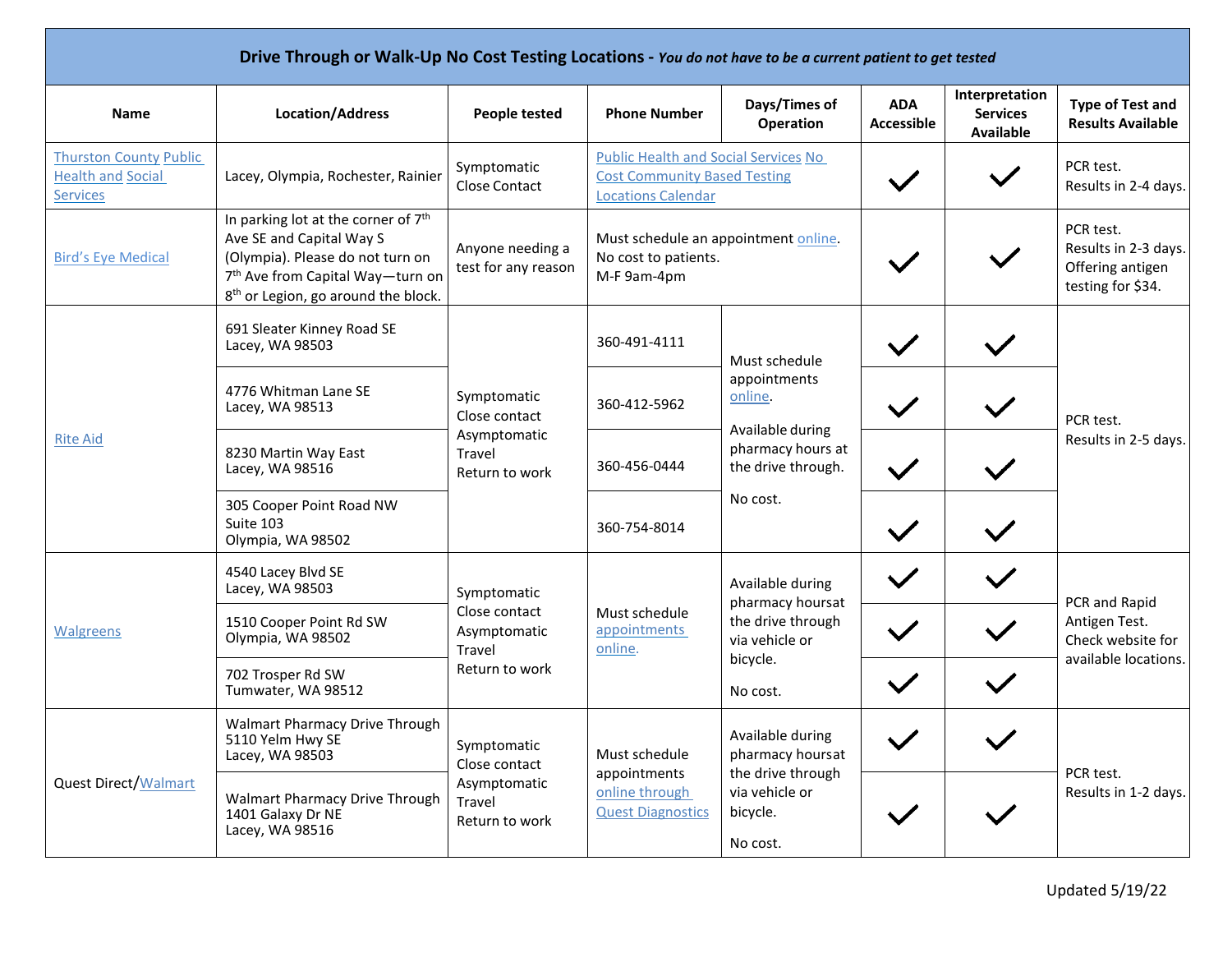| Additional Community Clinics Offering Testing - You make an appointment to be tested. Fees may apply unless insured |                                                       |                                                                                 |                                                          |                                            |                                 |                                                       |                                                                                                                                        |  |
|---------------------------------------------------------------------------------------------------------------------|-------------------------------------------------------|---------------------------------------------------------------------------------|----------------------------------------------------------|--------------------------------------------|---------------------------------|-------------------------------------------------------|----------------------------------------------------------------------------------------------------------------------------------------|--|
| <b>Name</b>                                                                                                         | <b>Location/Address</b>                               | <b>People tested</b>                                                            | <b>Phone Number</b>                                      | Days/Times of<br>Operation                 | <b>ADA</b><br><b>Accessible</b> | Interpretation<br><b>Services</b><br><b>Available</b> | <b>Type of Test</b><br>and Results<br><b>Available</b>                                                                                 |  |
| <b>Providence Urgent Care</b><br>clinics                                                                            | 4800 College St SELacey WA<br>98503                   | Symptomatic<br>Close Contact (in<br>person)                                     | 360-486-2900                                             | M-F 8am-7:30pm<br>Sat-Sun<br>9:00am-4:30pm | $\checkmark$                    |                                                       | Call for<br>information                                                                                                                |  |
|                                                                                                                     | 1620 Cooper PointRd SW<br>Olympia WA 98502            |                                                                                 | 360-486-6710                                             | M-F 8am-7:30pm<br>Sat-Sun<br>9:00am-4:30pm |                                 |                                                       |                                                                                                                                        |  |
| Kaiser Permanente - must<br>be a member                                                                             | 700 Lilly Rd NE Olympia WA<br>98506                   | Symptomatic<br>Close contact<br>Asymptomatic<br><b>Travel</b><br>Return to work | 360-923-7000                                             | M-F 8am-9pm<br>Sat-Sun<br>9am-5pm          |                                 |                                                       | Call for<br>information                                                                                                                |  |
| Indigo/Multicare                                                                                                    | 5128 Yelm Hwy SE, Ste E<br>Lacey WA 98503             | Symptomatic<br>Close contact<br>Asymptomatic<br>Travel<br>Return to work        | 360-763-7040                                             | M-Su 8am-8pm                               |                                 |                                                       | PCR test.<br>Results in 1-2<br>days.                                                                                                   |  |
|                                                                                                                     | 345 Cooper PointRd NW<br>Ste 103<br>Olympia, WA 98502 |                                                                                 | 360-763-7515                                             | M-Su 8am-8pm                               | $\checkmark$                    |                                                       | RT-PCR (call for<br>more information,<br>while supplies last<br>- same day<br>results)                                                 |  |
|                                                                                                                     | 704 Trosper Rd SW, Ste 118<br>Tumwater, WA 98512      |                                                                                 | 360-763-7050                                             | M-Su 8am-8pm                               | $\checkmark$                    |                                                       |                                                                                                                                        |  |
| <b>Dispatch Health</b>                                                                                              | Mobile testing company for<br>inhome testing          | Symptomatic<br>Close contact<br>Asymptomatic<br>Travel<br>Return to work        | 888-908-0553                                             | Daily 9am-9pm                              |                                 |                                                       | Asymptomatic,<br>travel or return to<br>work PCR test,<br>results in 1-2<br>days.<br>Symptomatic<br>RT-PCR test,<br>results in 20 min. |  |
| <b>Tran Urgent Care</b>                                                                                             | 3000 Limited Lane NW<br>Olympia, WA 98502             | Symptomatic<br>Close contact<br>Asymptomatic<br>Travel<br>Return to work        | 360-989-9546 or<br>schedule an<br>appointment<br>online. | M-F 8am-5pm<br>Sat 8am-1pm<br>Sun closed   |                                 |                                                       | PCR Testing-<br>Results in 24-36<br>hours.<br>Antigen testing-<br>Results in 20 min.                                                   |  |